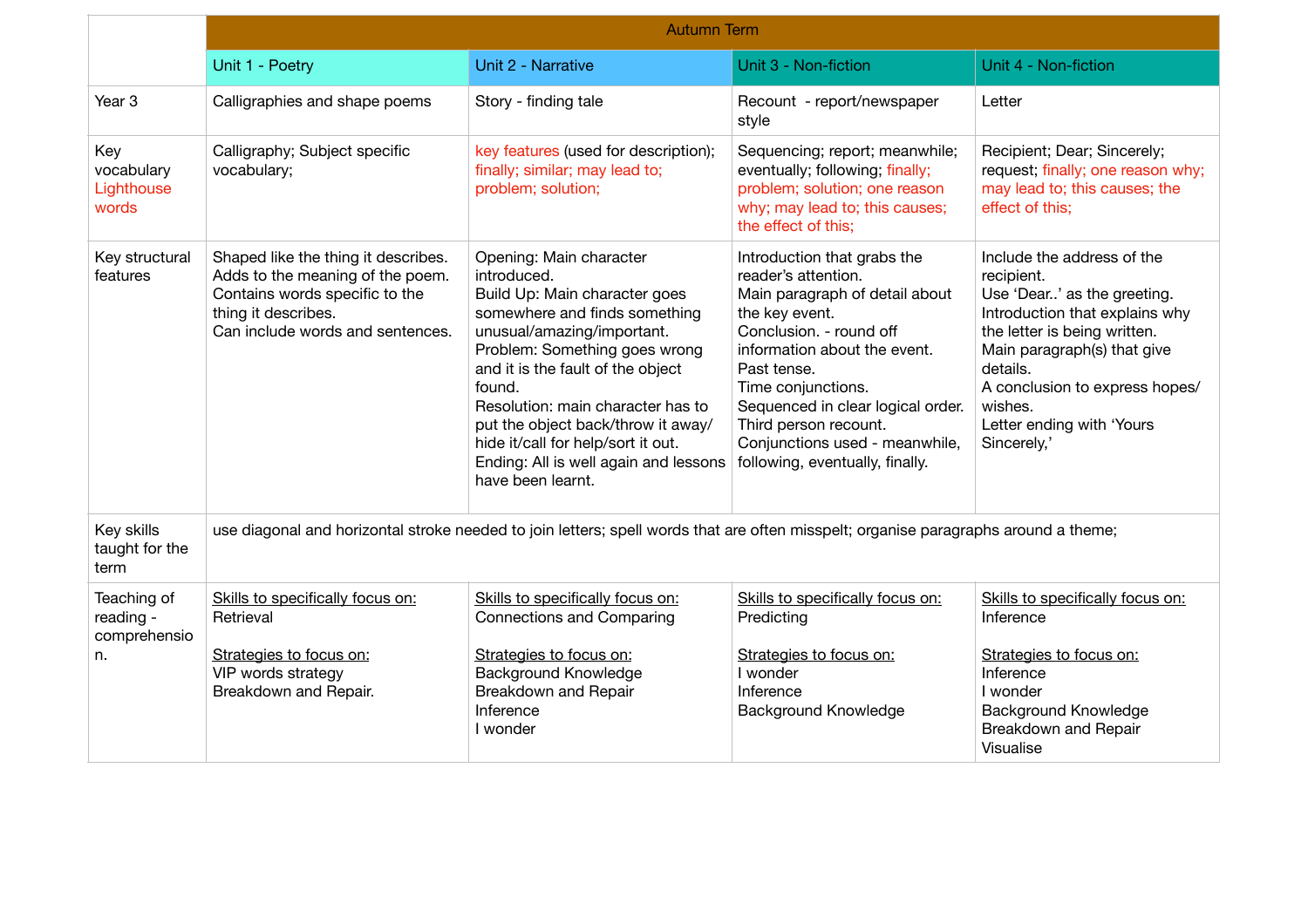|                                         | Spring Term                                                                                                                                                                                                                              |                                                                                                                                                                                                                                                                                                                        |                                                                                                                                                                                                                                                                                                                         |  |  |
|-----------------------------------------|------------------------------------------------------------------------------------------------------------------------------------------------------------------------------------------------------------------------------------------|------------------------------------------------------------------------------------------------------------------------------------------------------------------------------------------------------------------------------------------------------------------------------------------------------------------------|-------------------------------------------------------------------------------------------------------------------------------------------------------------------------------------------------------------------------------------------------------------------------------------------------------------------------|--|--|
|                                         | Unit 1 - Poetry                                                                                                                                                                                                                          | Unit 2 - Narrative                                                                                                                                                                                                                                                                                                     | Unit 3 - Non-fiction                                                                                                                                                                                                                                                                                                    |  |  |
| Year <sub>3</sub>                       | Animal theme/dirty beasts                                                                                                                                                                                                                | Story - warning tale                                                                                                                                                                                                                                                                                                   | Non-chronological report                                                                                                                                                                                                                                                                                                |  |  |
| Key vocabulary<br>Lighthouse words      | revolting; beast; a range of; identical; similar;<br>main difference;                                                                                                                                                                    | Warning; rescue; punishment; curiosity; key<br>features (used for description); finally; similar;<br>identical; main difference; may lead to; the<br>effect of this is;                                                                                                                                                | sequence; subject; a range of; many types<br>of; one reason why; may lead to; this<br>causes;                                                                                                                                                                                                                           |  |  |
| Key structural<br>features              | Title<br>based on a beast/animal/creature<br>Description of the the beasts appearance<br>Description of the beasts personality/actions<br>use of humour<br>gruesome and disgusting appearance and<br>actions.<br>use of rhyming couplets | Opening: Main character was warned not to<br>do something.<br>Build Up: Main character does what they were<br>warned against.<br>Problem: Something goes wrong and main<br>character in trouble.<br>Resolution: Main character rescued.<br>Ending: Main chapter told off/punished for not<br>listening to the warning. | Introduction<br>Categorise ideas into paragraphs in a<br>logical sequence.<br>Use of generalisers<br>Start paragraphs with topic sentence.<br>Subject specific/technical vocabulary.<br>Written in present tense and third person.<br>Ending with a final amazing point or how it<br>relates the subject to the reader. |  |  |
| Key skills taught                       | use further suffixes and understand how to ass them; inverted commas to punctuate direct speech; form nouns using prefixes; extending<br>range of sentences with more than one clause by using a wider range of conjunctions;            |                                                                                                                                                                                                                                                                                                                        |                                                                                                                                                                                                                                                                                                                         |  |  |
| Teaching of reading<br>- comprehension. | Skills to specifically focus on:<br>Sequencing & Summarising<br>Strategies to focus on:<br>VIP words strategy                                                                                                                            | Skills to specifically focus on:<br>Vocabulary & Impact on the reader/evaluation<br>Retrieval<br>Strategies to focus on:<br>VIP words strategy<br>Visualise<br>Breakdown and Repair<br>I wonder<br>Inference                                                                                                           | Skills to specifically focus on:<br>Connections & Comparing<br>Strategies to focus on:<br><b>Background Knowledge</b><br>Breakdown and Repair<br>Inference<br>I wonder                                                                                                                                                  |  |  |